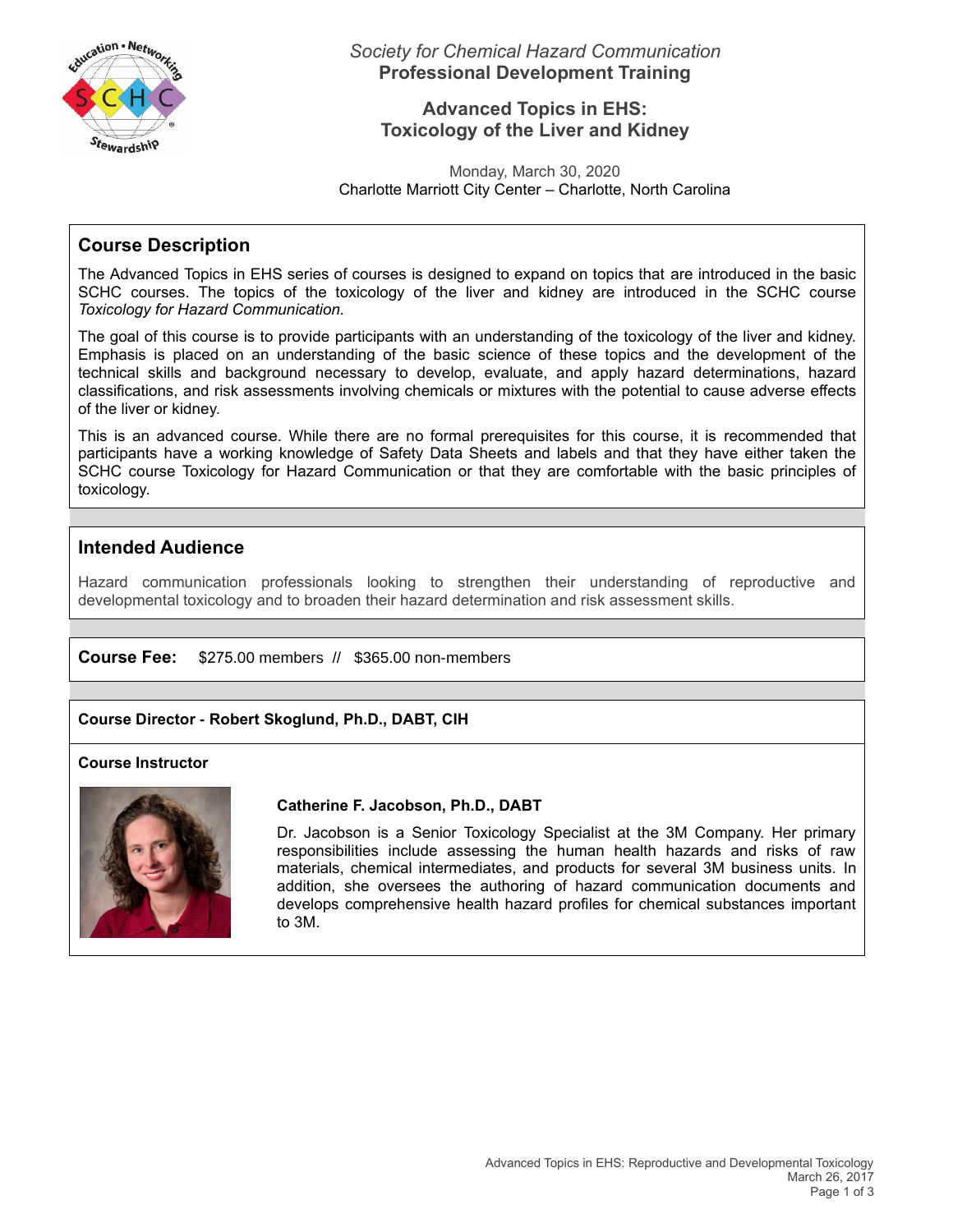

*Society for Chemical Hazard Communication* **Professional Development Training**

## **Advanced Topics in EHS: Toxicology of the Liver and Kidney**

Monday, March 30, 2020 Charlotte Marriott City Center – Charlotte, North Carolina

### **Course Instructor**



### **Robert Roy, Ph.D., DABT**

Dr. Roy is a Lead Toxicology Specialist at 3M in St. Paul, Minnesota. His primary responsibilities include assessing the human health hazards and safety of products and other materials for several 3M business units. In addition, he leads the development of the 3M Occupational Exposure Guidelines and has been actively involved in California Proposition 65 assessments, chemical health hazard determination, and the human risk/safety assessment of chemicals/intermediates and finished products.

| <b>Course Topics and Schedule (Subject to Change)</b> |                                                  |
|-------------------------------------------------------|--------------------------------------------------|
| Monday, March 30, 2020                                |                                                  |
| 12:30-1:00                                            | Registration                                     |
| $1:00 - 2:10$                                         | Introduction                                     |
|                                                       | Overview of Liver Structure and Function         |
|                                                       | Chemically Induced Adverse Effects of the Liver  |
| $2:10 - 2:25$                                         | <b>Break</b>                                     |
| $2:25 - 3:35$                                         | Assessment of Adverse Effects on the Liver       |
|                                                       | Regulatory Aspects of Target Organ Toxicity      |
|                                                       | Overview of Kidney Structure and Function        |
| $3:35-3:50$                                           | <b>Break</b>                                     |
| $3:50 - 5:00$                                         | Chemically Induced Adverse Effects of the Kidney |
|                                                       | Assessment of Adverse Effects on the Kidney      |
|                                                       |                                                  |